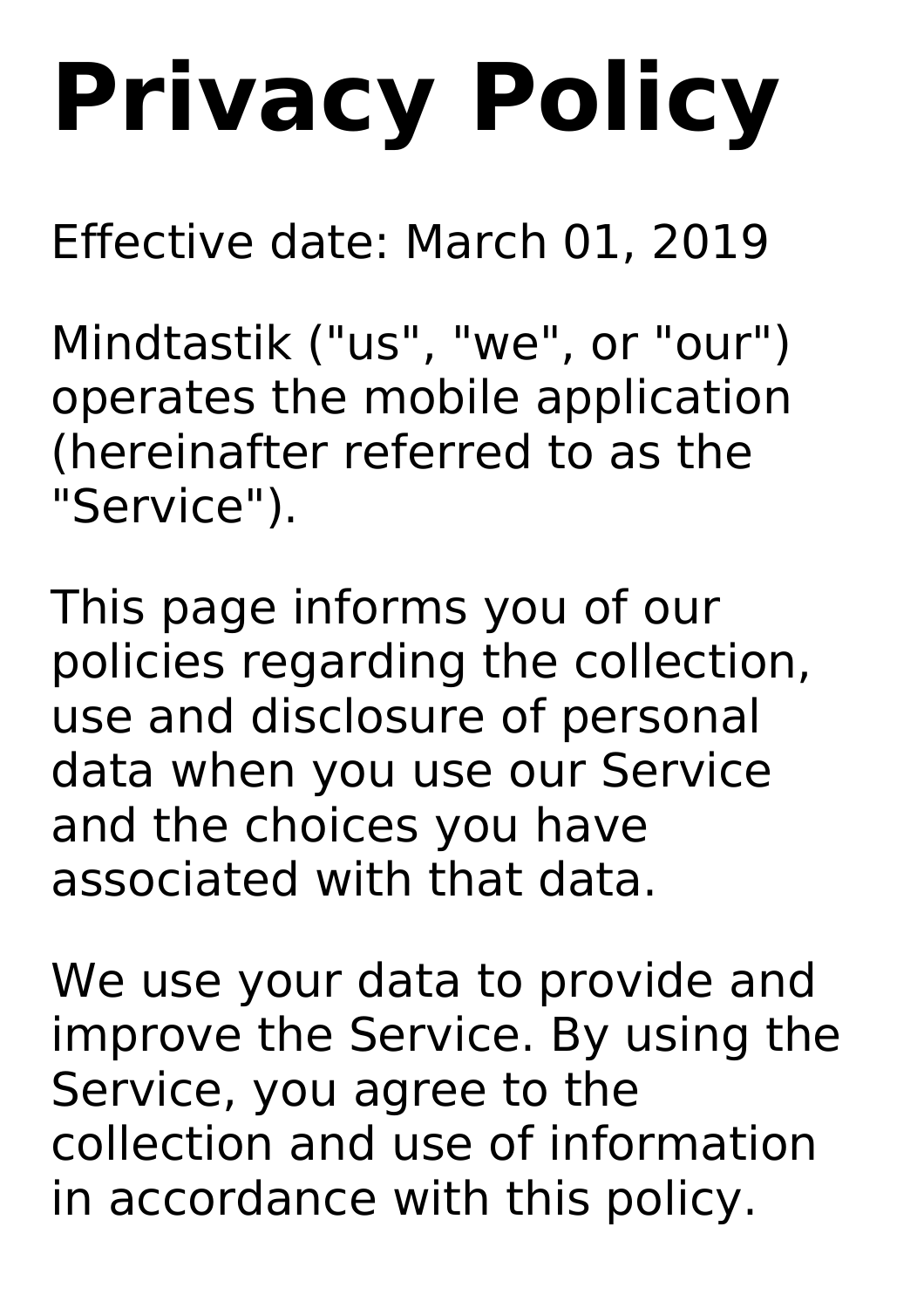Unless otherwise defined in this Privacy Policy, the terms used in this Privacy Policy have the same meanings as in our Terms and Conditions.

# **Definitions**

#### **Service**

Service is the mobile application operated by Mindtastik

#### **Personal Data**

Personal Data means data about a living individual who can be identified from those data (or from those and other information either in our possession or likely to come into our possession).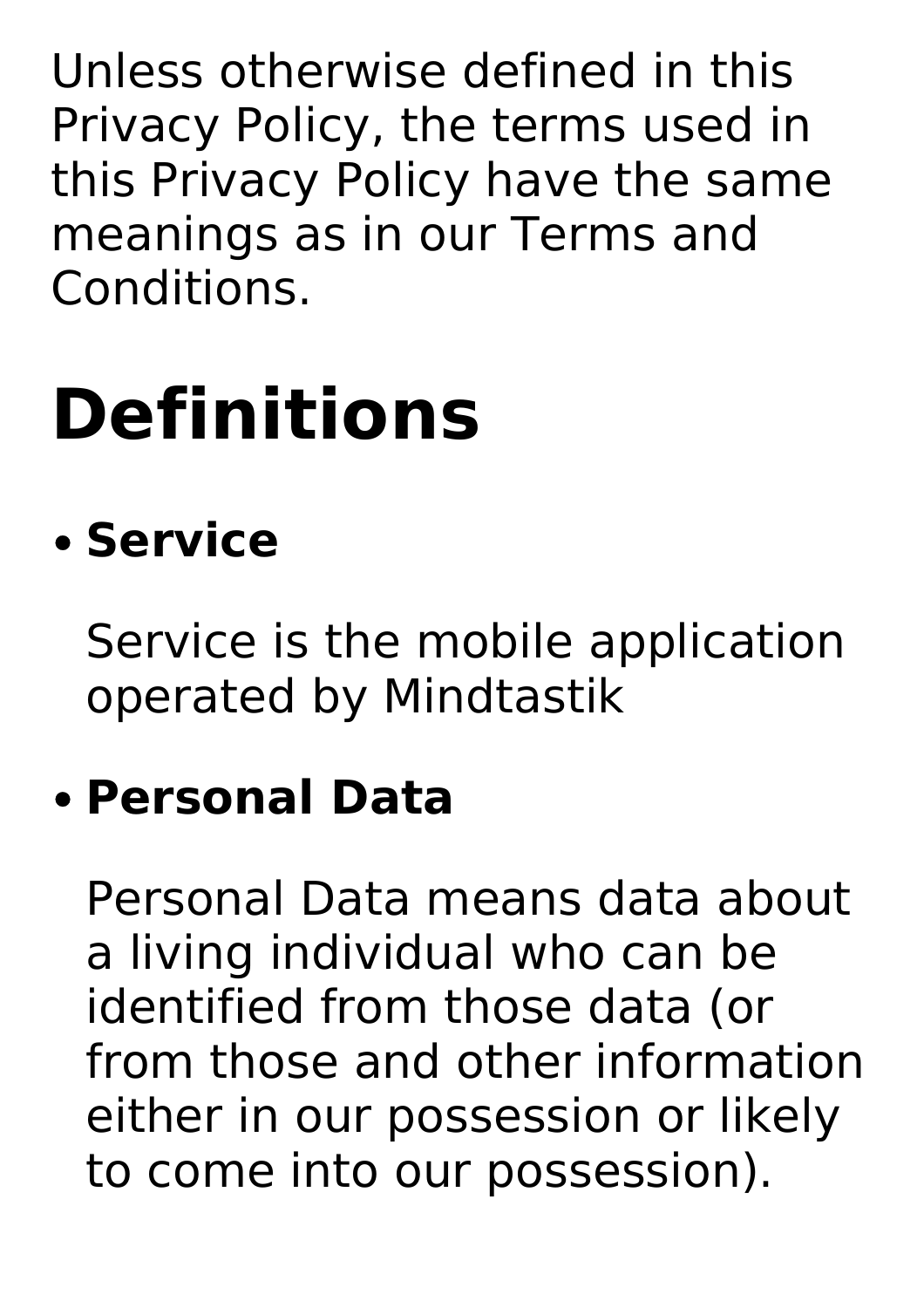#### **Usage Data**

Usage Data is data collected automatically either generated by the use of the Service or from the Service infrastructure itself (for example, the duration of a page visit).

#### **Cookies**

Cookies are small files stored on your device (computer or mobile device).

#### **Data Controller**

Data Controller means the natural or legal person who (either alone or jointly or in common with other persons) determines the purposes for which and the manner in which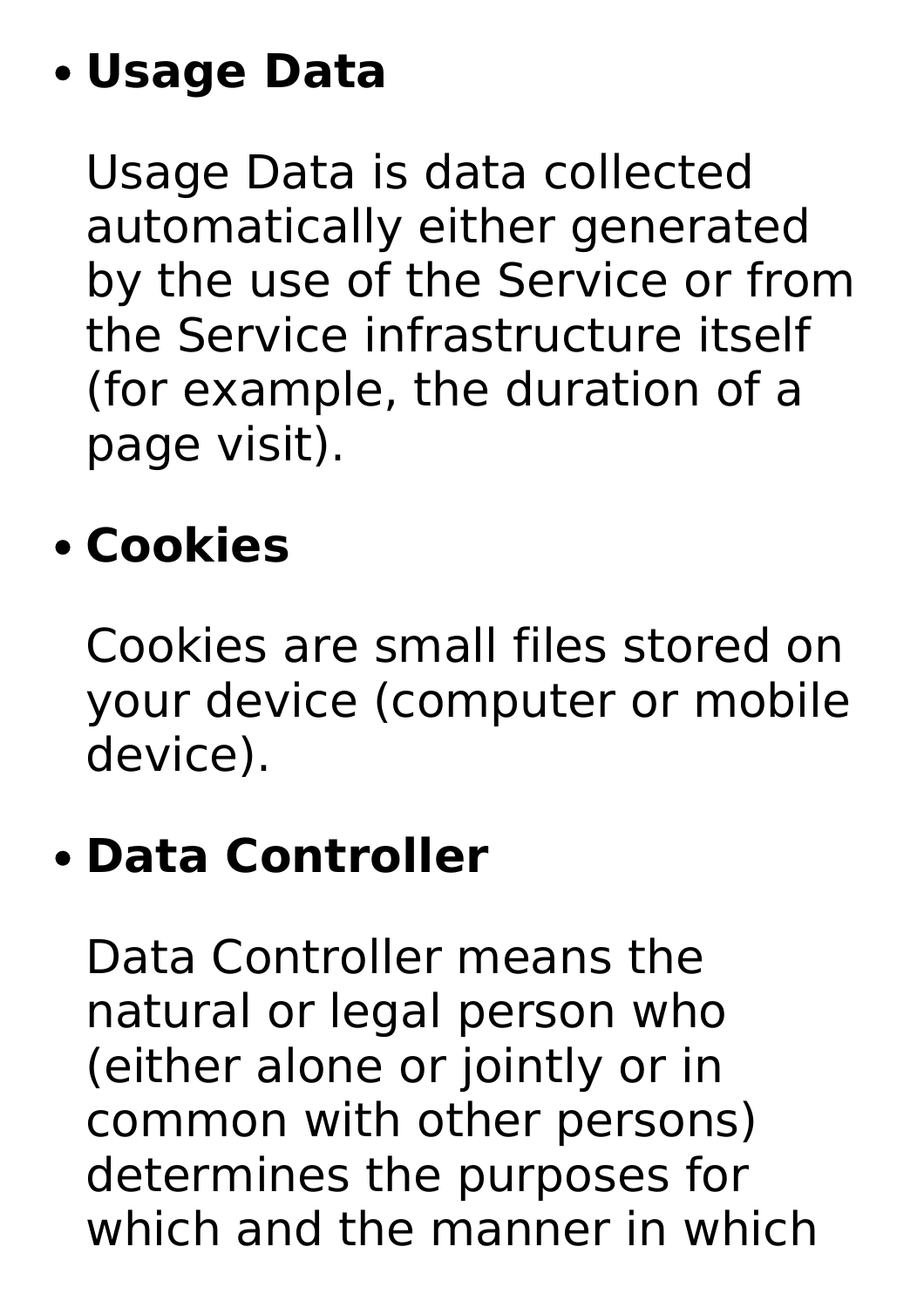any personal information are, or are to be, processed.

For the purpose of this Privacy Policy, we are a Data Controller of your Personal Data.

#### **Data Processors (or Service Providers)**

Data Processor (or Service Provider) means any natural or legal person who processes the data on behalf of the Data Controller.

We may use the services of various Service Providers in order to process your data more effectively.

#### **Data Subject (or User)**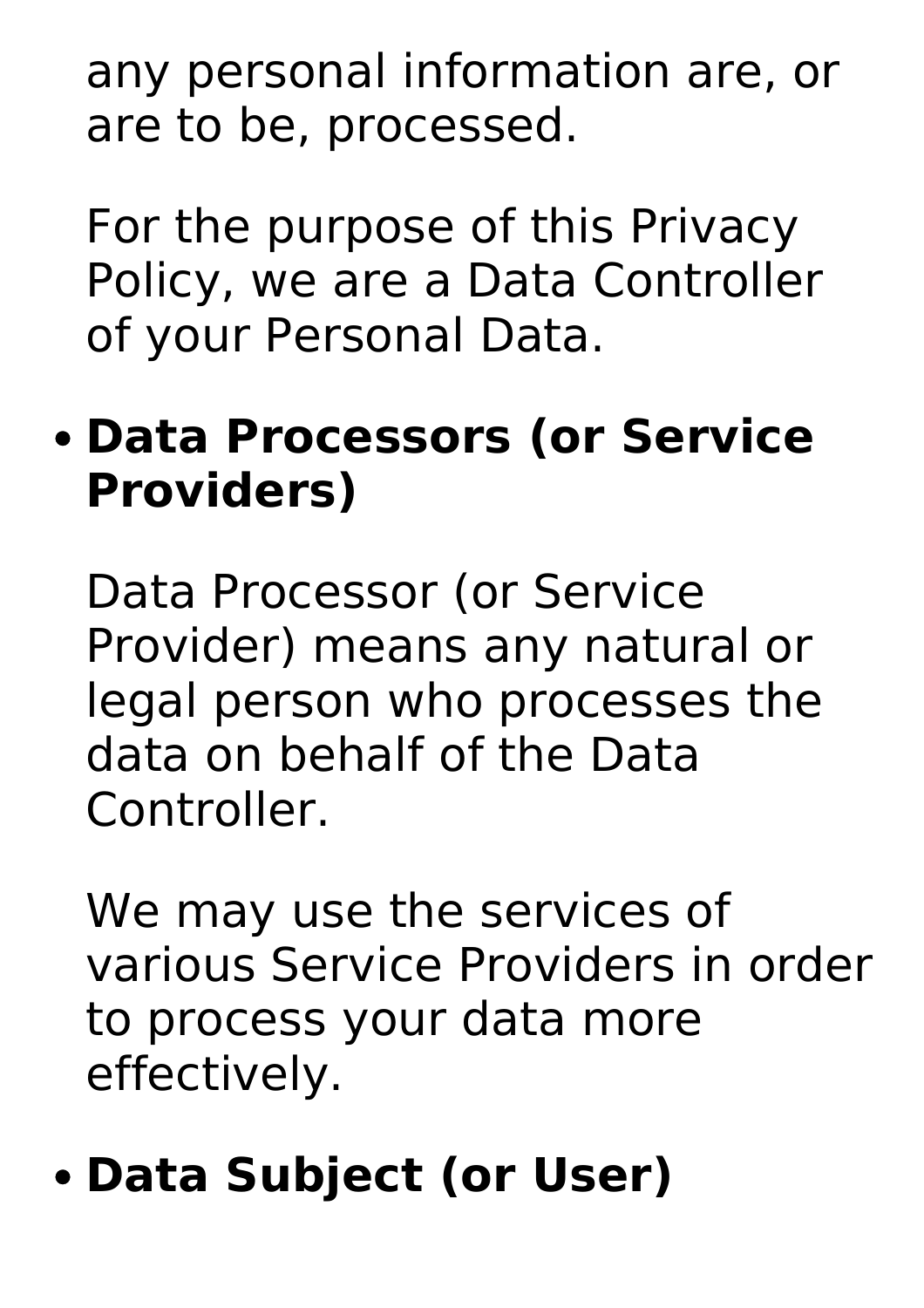Data Subject is any living individual who is using our Service and is the subject of Personal Data.

# **Information Collection and Use**

We collect several different types of information for various purposes to provide and improve our Service to you.

### **Types of Data Collected**

#### **Personal Data**

While using our Service, we may ask you to provide us with certain personally identifiable information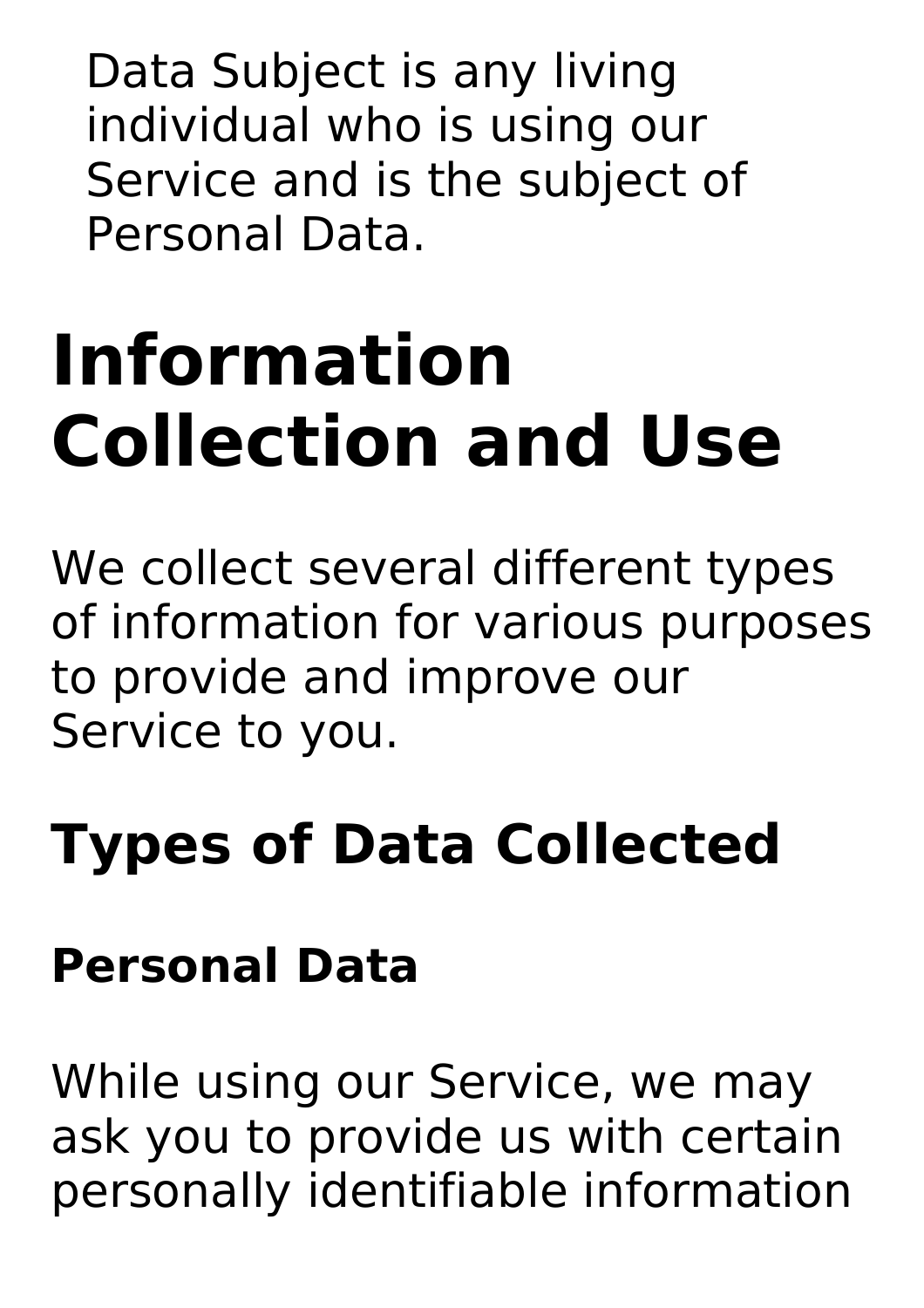that can be used to contact or identify you ("Personal Data"). Personally identifiable information may include, but is not limited to:

- Email address
- Cookies and Usage Data

We may use your Personal Data to contact you with newsletters, marketing or promotional materials and other information that may be of interest to you. You may opt out of receiving any, or all, of these communications from us by following the unsubscribe link or the instructions provided in any email we send.

#### **Usage Data**

When you access the Service with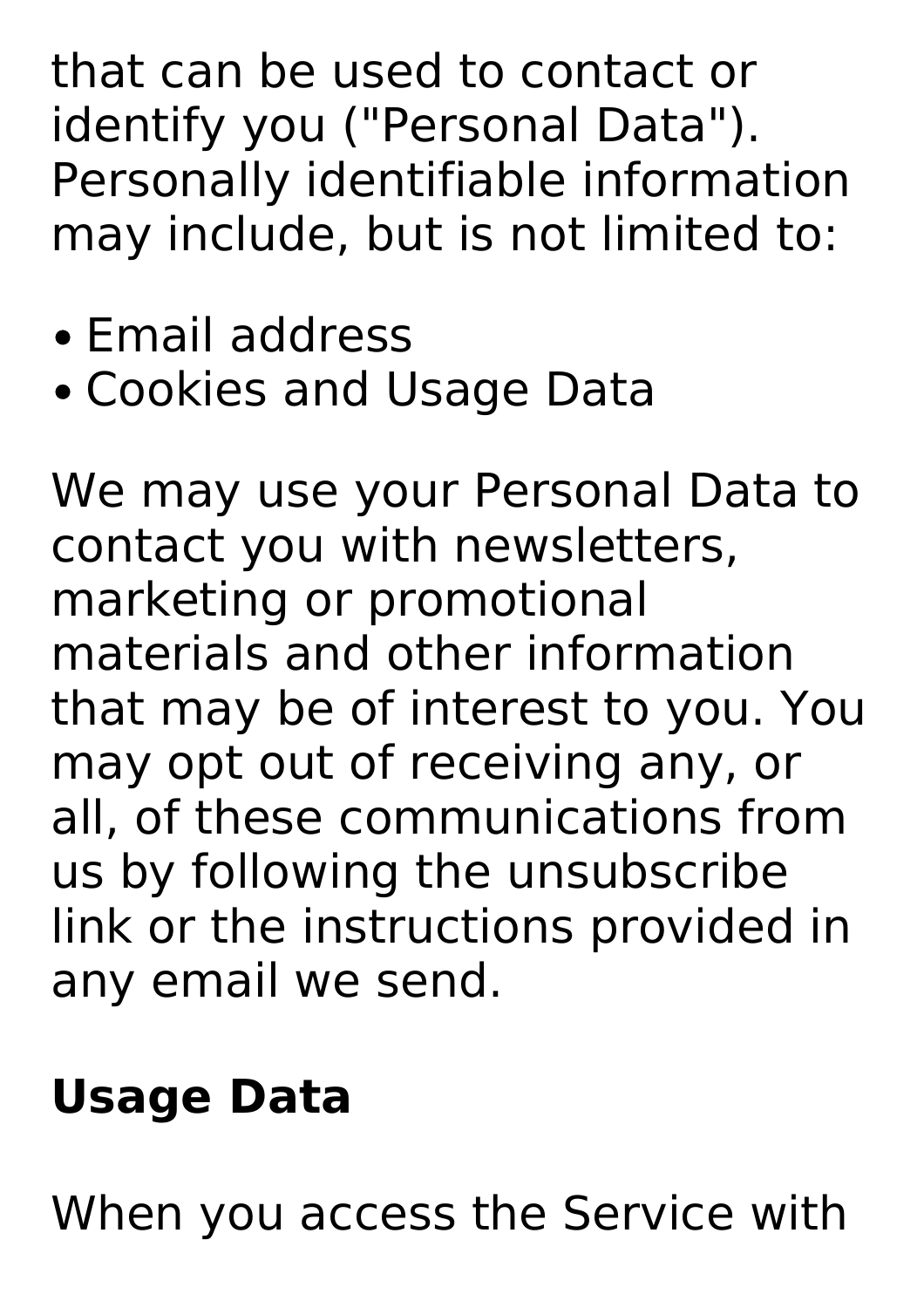a mobile device, we may collect certain information automatically, including, but not limited to, the type of mobile device you use, your mobile device unique ID, the IP address of your mobile device, your mobile operating system, the type of mobile Internet browser you use, unique device identifiers and other diagnostic data ("Usage Data").

#### **Tracking & Cookies Data**

We use cookies and similar tracking technologies to track the activity on our Service and we hold certain information.

Cookies are files with a small amount of data which may include an anonymous unique identifier.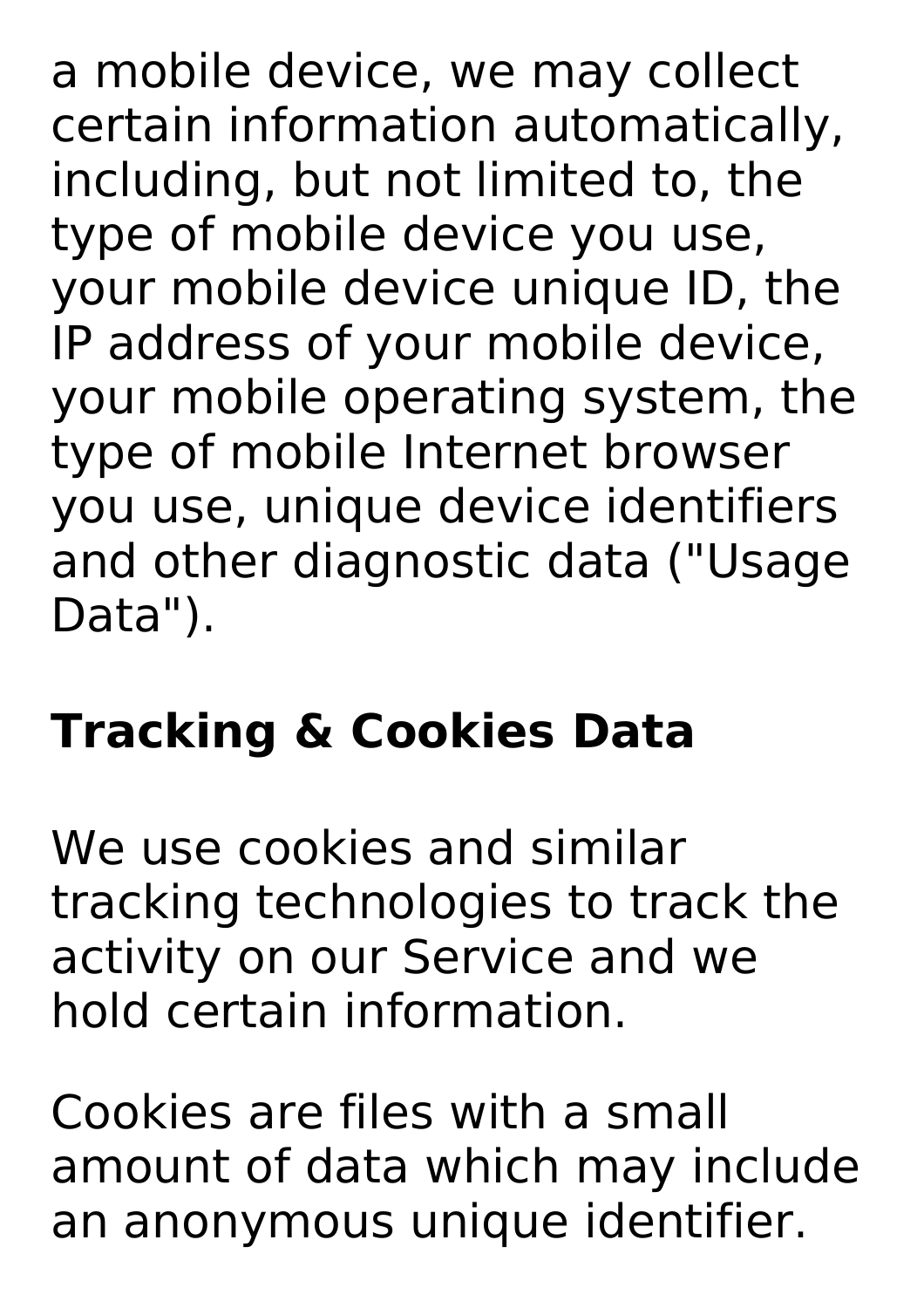Cookies are sent to your browser from a website and stored on your device. Other tracking technologies are also used such as beacons, tags and scripts to collect and track information and to improve and analyse our Service.

You can instruct your browser to refuse all cookies or to indicate when a cookie is being sent. However, if you do not accept cookies, you may not be able to use some portions of our Service.

Examples of Cookies we use:

- **Session Cookies.** We use Session Cookies to operate our Service.
- **Preference Cookies.** We use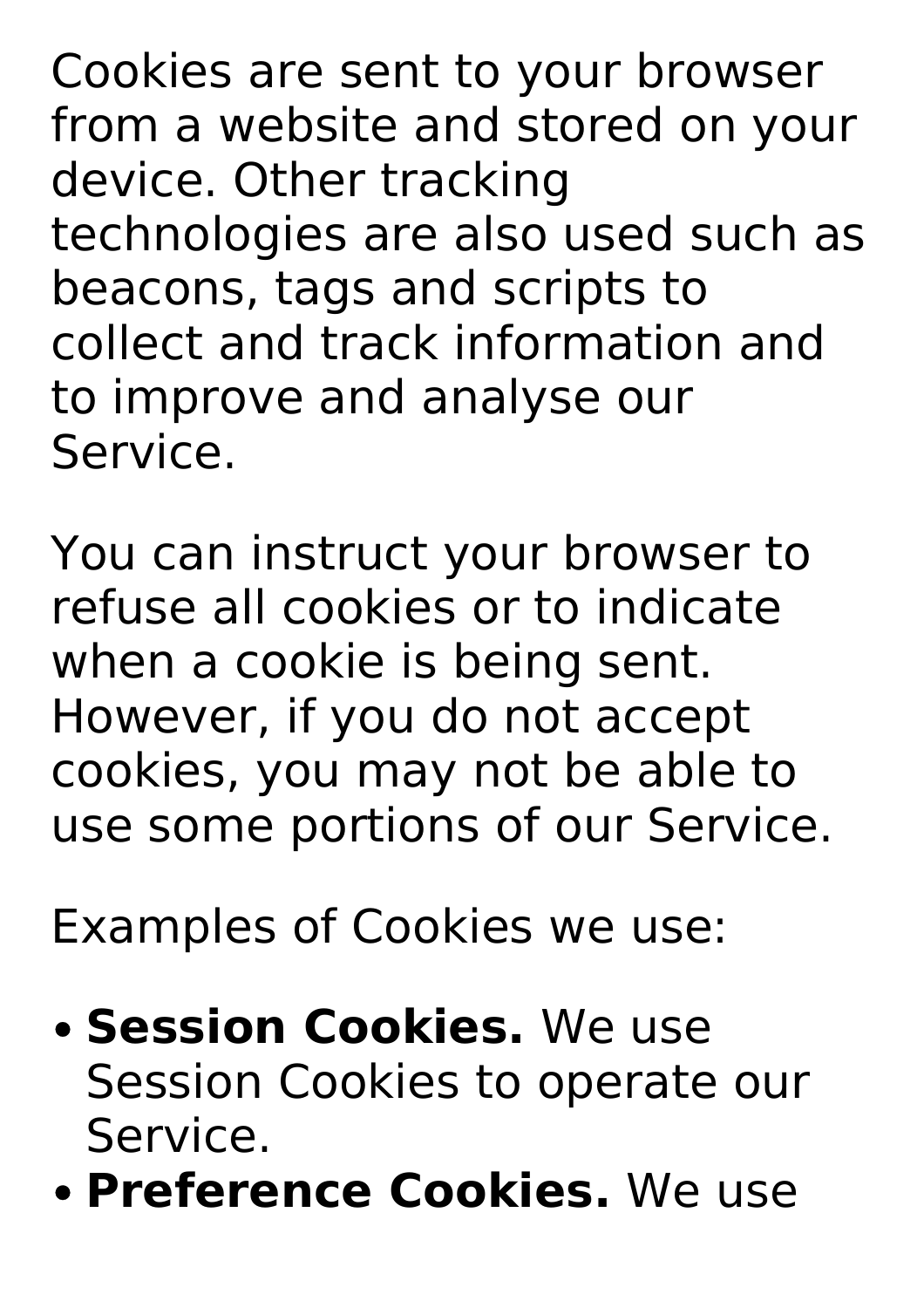Preference Cookies to remember your preferences and various settings.

**• Security Cookies.** We use Security Cookies for security purposes.

# **Use of Data**

Mindtastik uses the collected data for various purposes:

- To provide and maintain our Service
- To notify you about changes to our Service
- To allow you to participate in interactive features of our Service when you choose to do so
- To provide customer support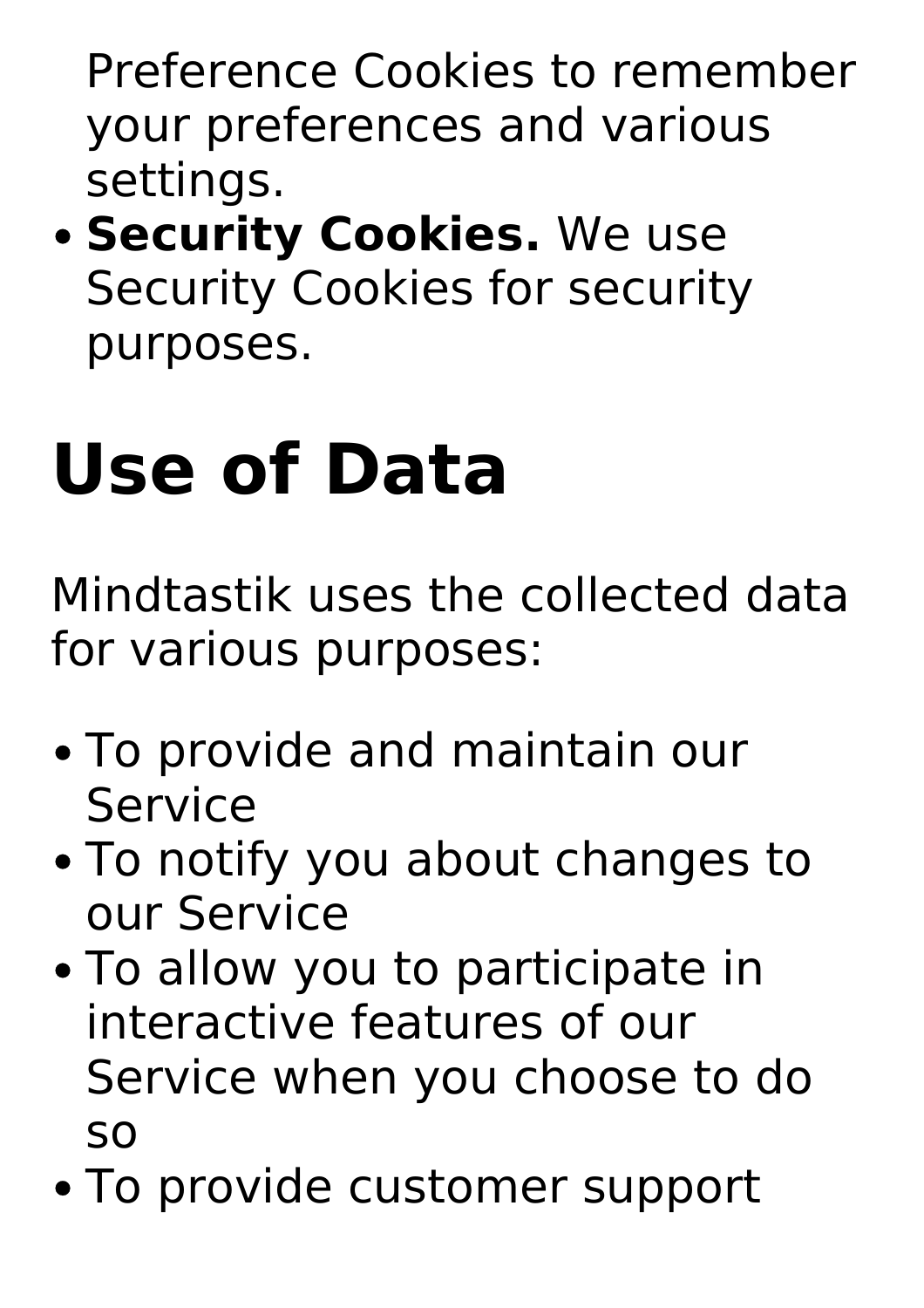- To gather analysis or valuable information so that we can improve our Service
- To monitor the usage of our Service
- To detect, prevent and address technical issues
- To provide you with news, special offers and general information about other goods, services and events which we offer that are similar to those that you have already purchased or enquired about unless you have opted not to receive such information

### **Legal Basis for Processing Personal Data under the**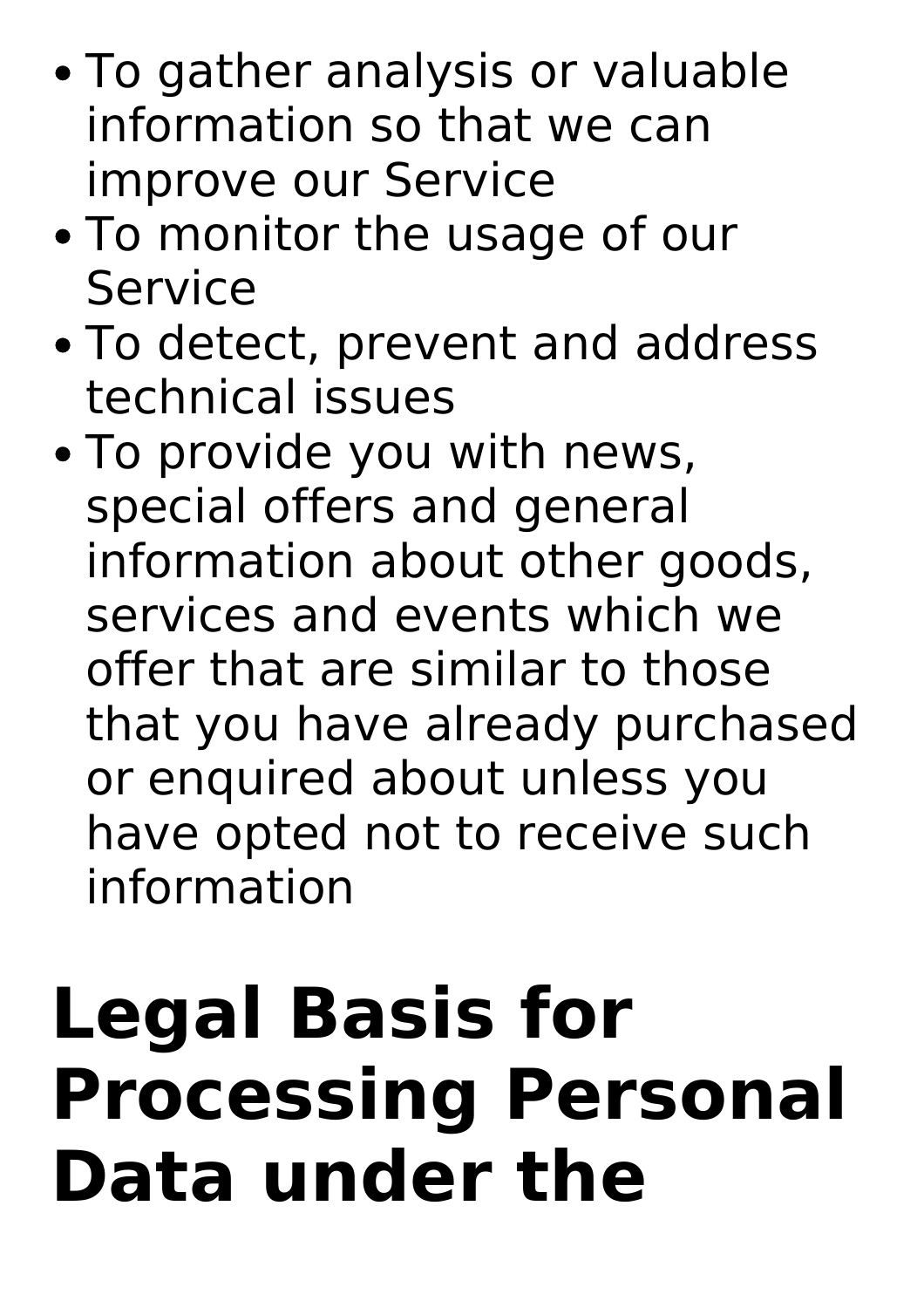### **General Data Protection Regulation (GDPR)**

If you are from the European Economic Area (EEA), Mindtastik legal basis for collecting and using the personal information described in this Privacy Policy depends on the Personal Data we collect and the specific context in which we collect it.

Mindtastik may process your Personal Data because:

- We need to perform a contract with you
- You have given us permission to do so
- The processing is in our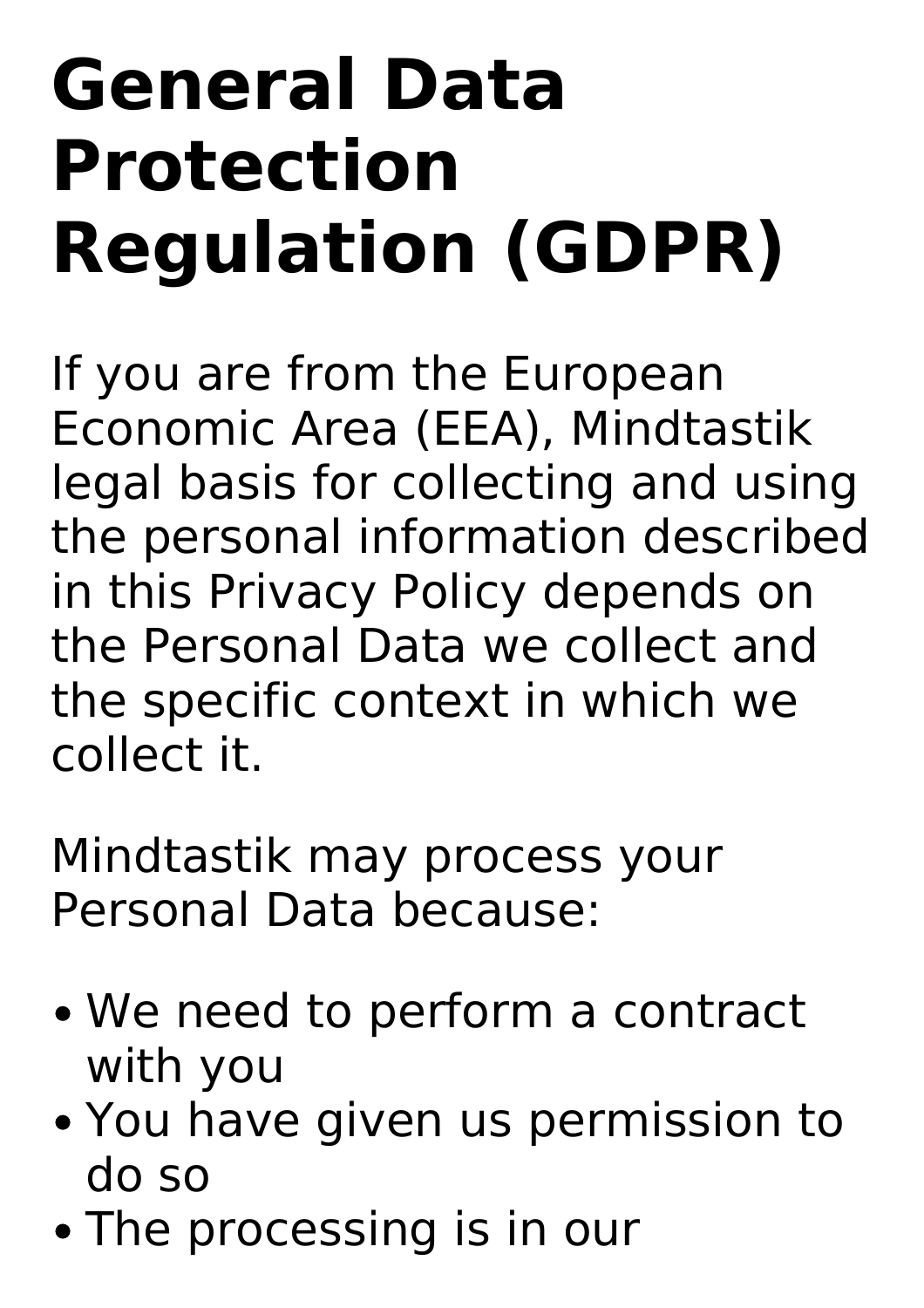legitimate interests and it is not overridden by your rights

- For payment processing purposes
- To comply with the law

# **Retention of Data**

Mindtastik will retain your Personal Data only for as long as is necessary for the purposes set out in this Privacy Policy. We will retain and use your Personal Data to the extent necessary to comply with our legal obligations (for example, if we are required to retain your data to comply with applicable laws), resolve disputes and enforce our legal agreements and policies.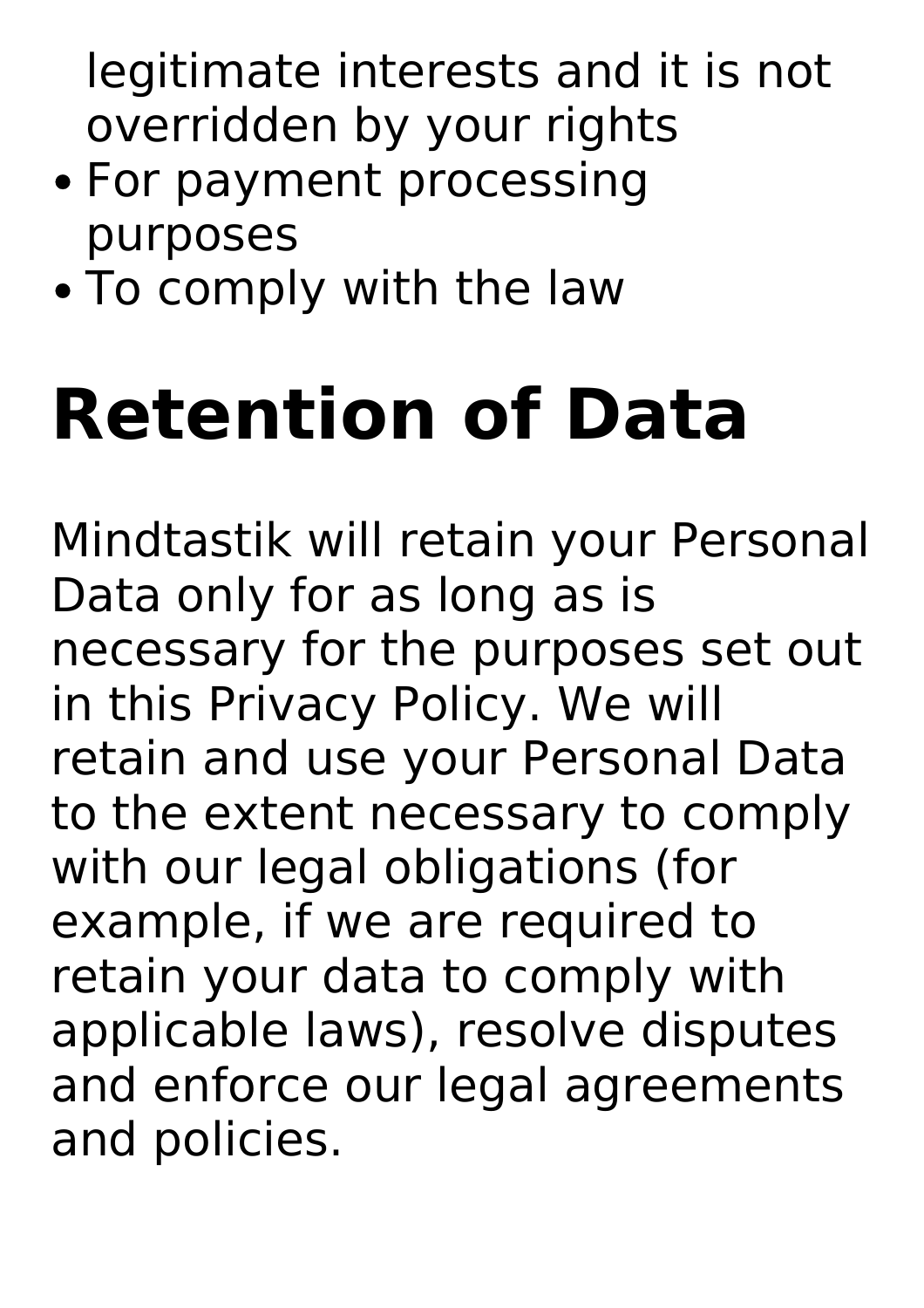Mindtastik will also retain Usage Data for internal analysis purposes. Usage Data is generally retained for a shorter period of time, except when this data is used to strengthen the security or to improve the functionality of our Service, or we are legally obligated to retain this data for longer periods.

# **Transfer of Data**

Your information, including Personal Data, may be transferred to — and maintained on computers located outside of your state, province, country or other governmental jurisdiction where the data protection laws may differ from those of your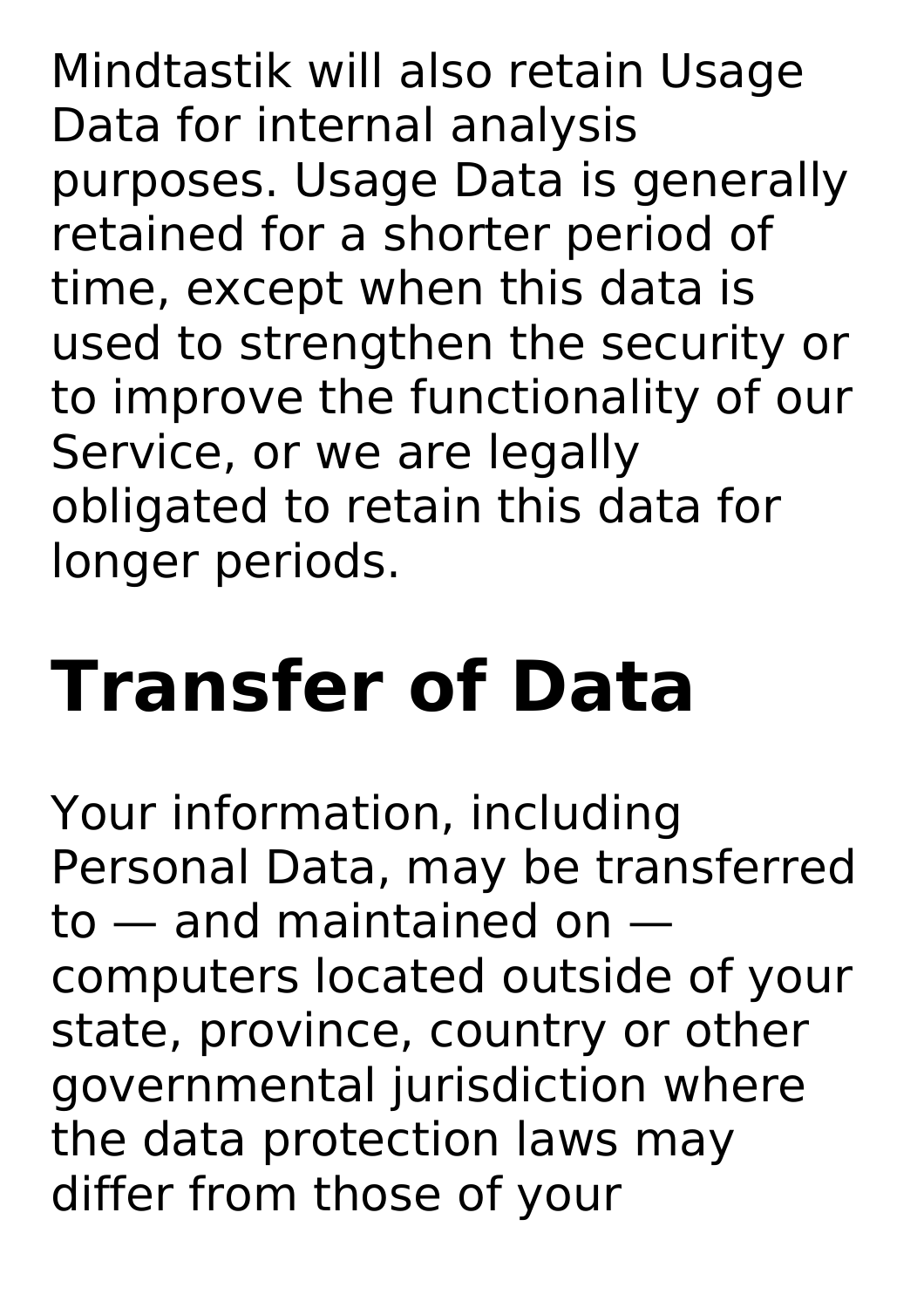#### jurisdiction.

If you are located outside Romania and choose to provide information to us, please note that we transfer the data, including Personal Data, to Romania and process it there.

Your consent to this Privacy Policy followed by your submission of such information represents your agreement to that transfer.

Mindtastik will take all the steps reasonably necessary to ensure that your data is treated securely and in accordance with this Privacy Policy and no transfer of your Personal Data will take place to an organisation or a country unless there are adequate controls in place including the security of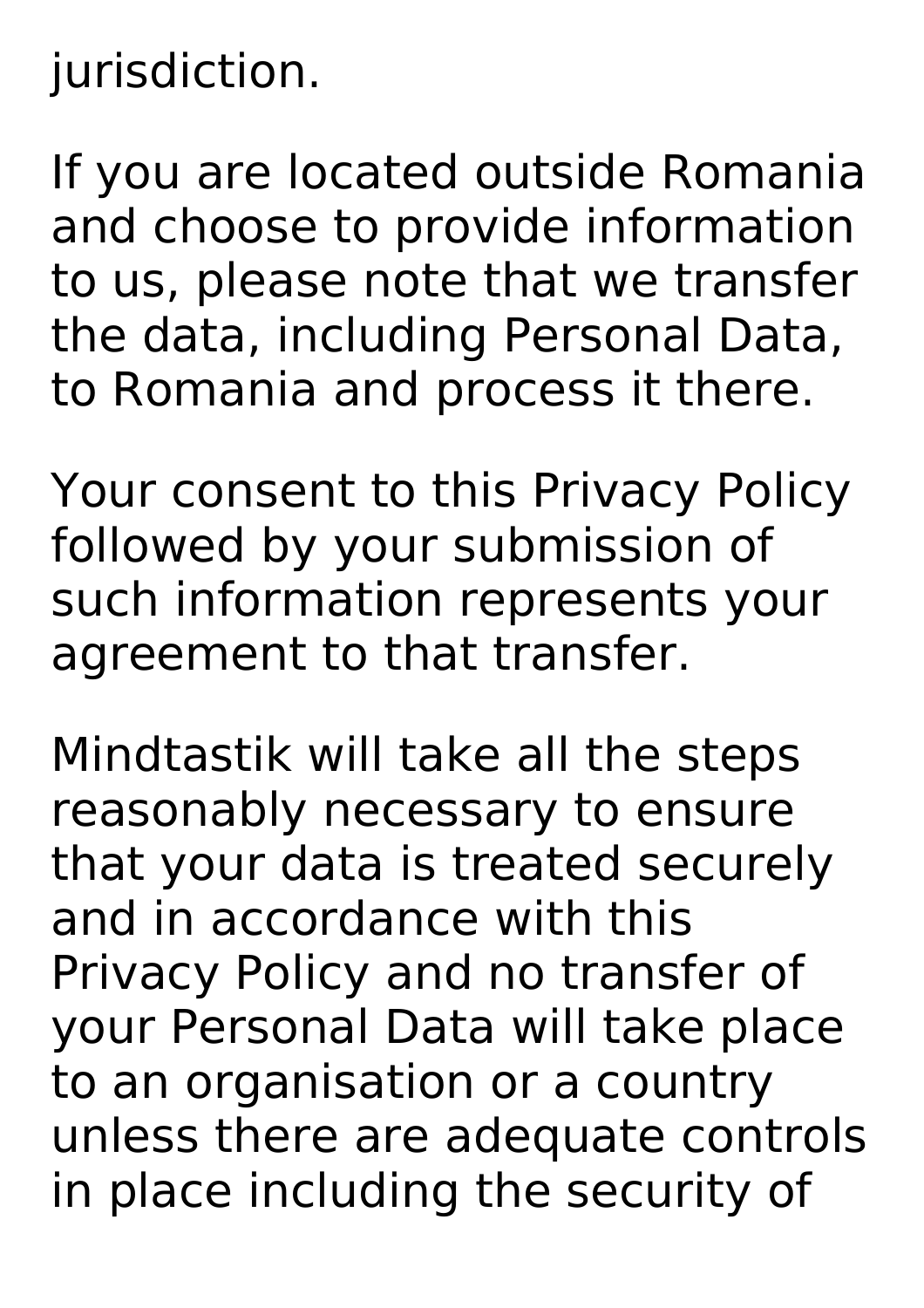your data and other personal information.

# **Disclosure of Data**

### **Disclosure for Law Enforcement**

Under certain circumstances, Mindtastik may be required to disclose your Personal Data if required to do so by law or in response to valid requests by public authorities (e.g. a court or a government agency).

### **Legal Requirements**

Mindtastik may disclose your Personal Data in the good faith belief that such action is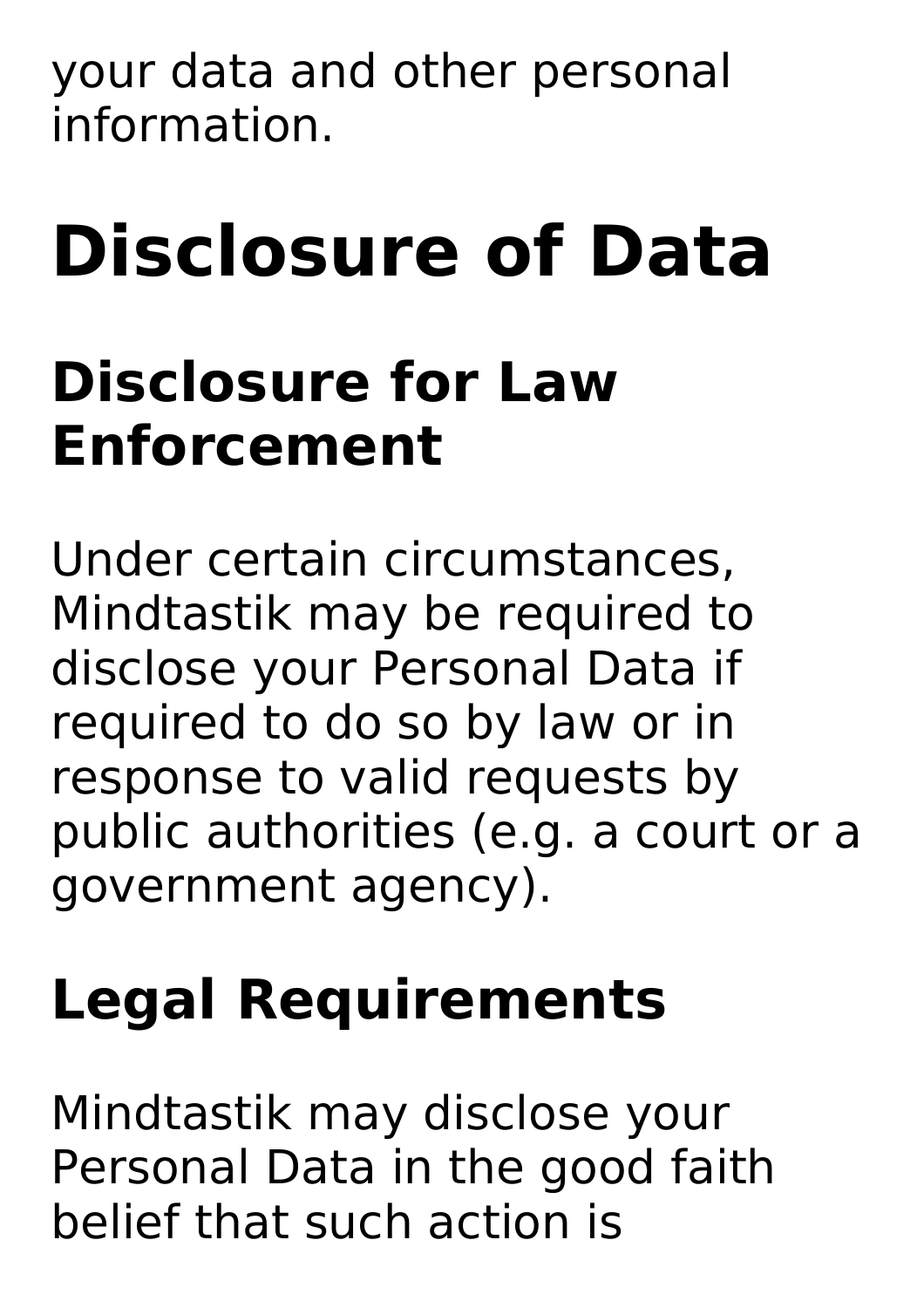#### necessary to:

- To comply with a legal obligation
- To protect and defend the rights or property of Mindtastik
- To prevent or investigate possible wrongdoing in connection with the Service
- To protect the personal safety of users of the Service or the public
- To protect against legal liability

# **Security of Data**

The security of your data is important to us but remember that no method of transmission over the Internet or method of electronic storage is 100% secure. While we strive to use commercially acceptable means to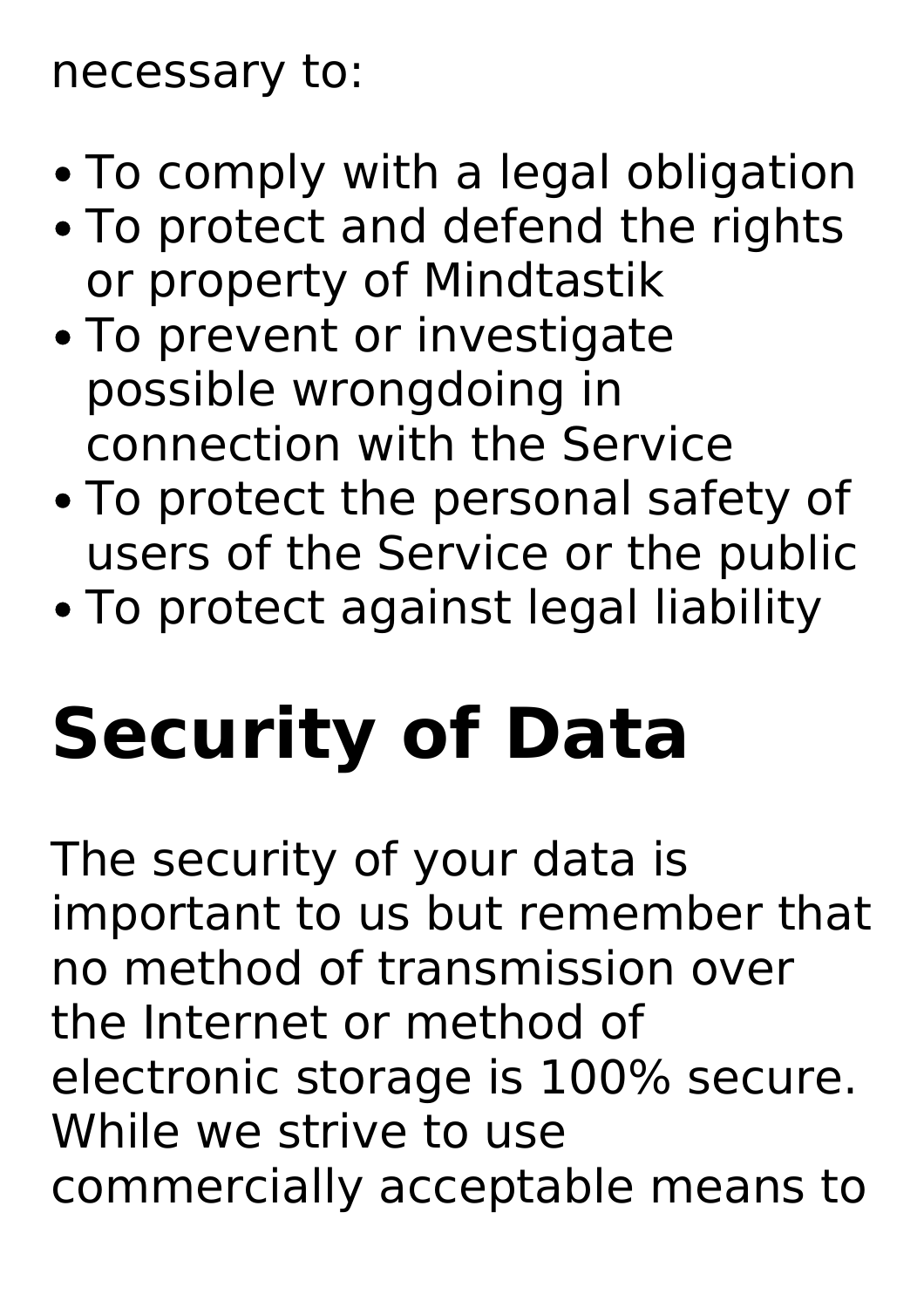protect your Personal Data, we cannot guarantee its absolute security.

### **Your Data Protection Rights under the General Data Protection Regulation (GDPR)**

If you are a resident of the European Economic Area (EEA), you have certain data protection rights. Mindtastik aims to take reasonable steps to allow you to correct, amend, delete or limit the use of your Personal Data.

If you wish to be informed about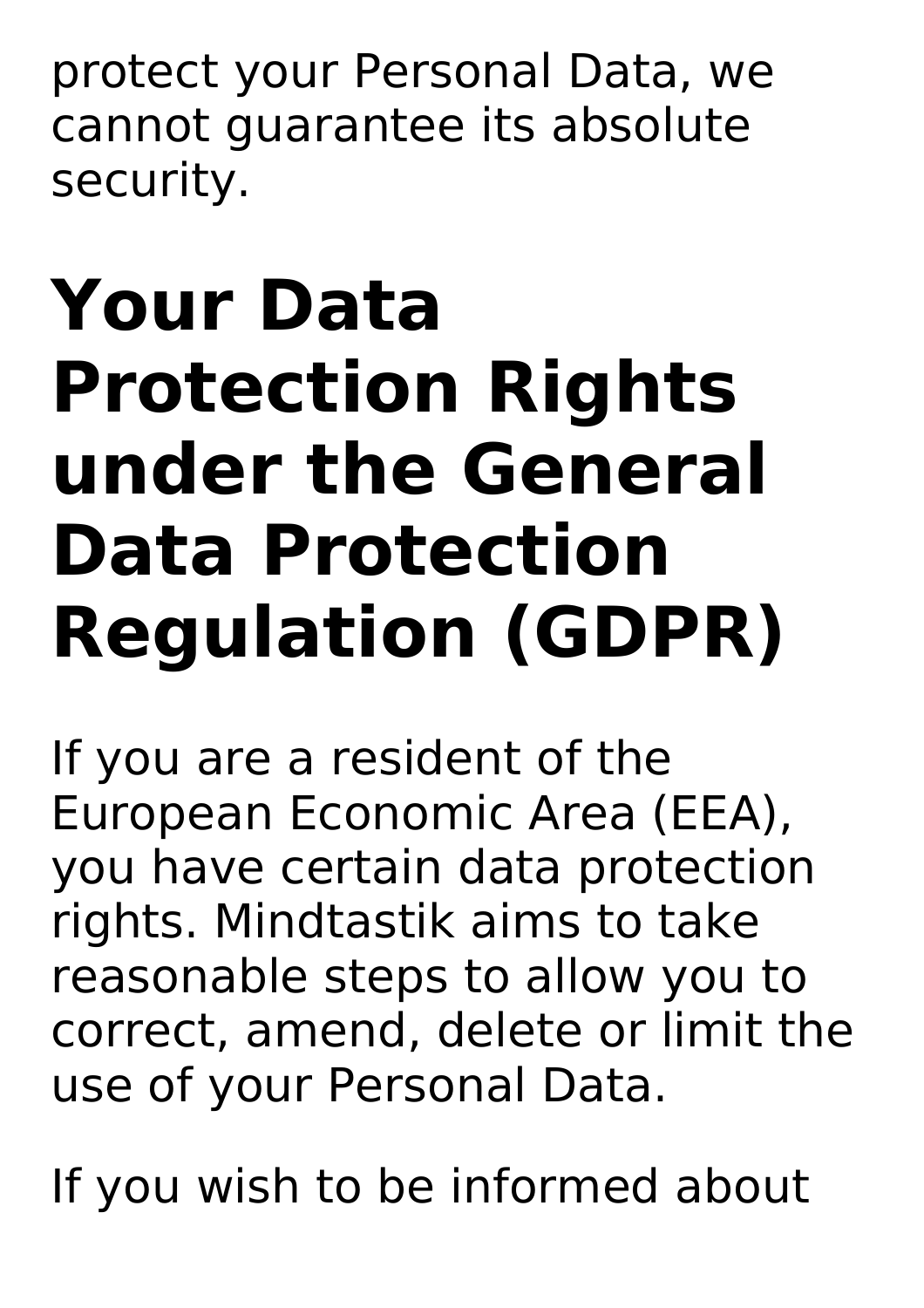what Personal Data we hold about you and if you want it to be removed from our systems, please contact us.

In certain circumstances, you have the following data protection rights:

- **The right to access, update or delete the information we have on you.** Whenever made possible, you can access, update or request deletion of your Personal Data directly within your account settings section. If you are unable to perform these actions yourself, please contact us to assist you.
- **The right of rectification.** You have the right to have your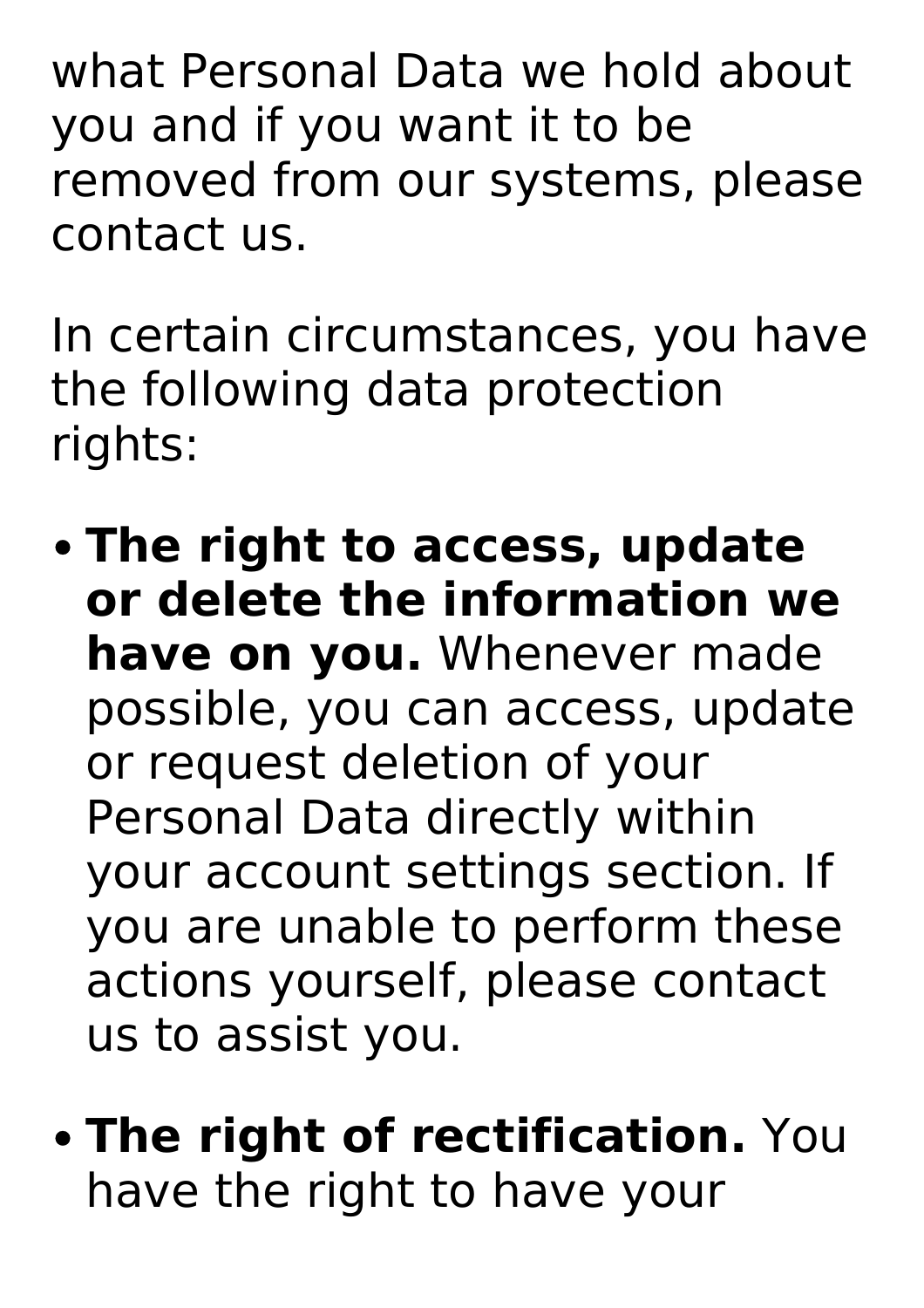information rectified if that information is inaccurate or incomplete.

- **The right to object.** You have the right to object to our processing of your Personal Data.
- **The right of restriction.** You have the right to request that we restrict the processing of your personal information.
- **The right to data portability.** You have the right to be provided with a copy of the information we have on you in a structured, machine-readable and commonly used format.
- **The right to withdraw consent.** You also have the right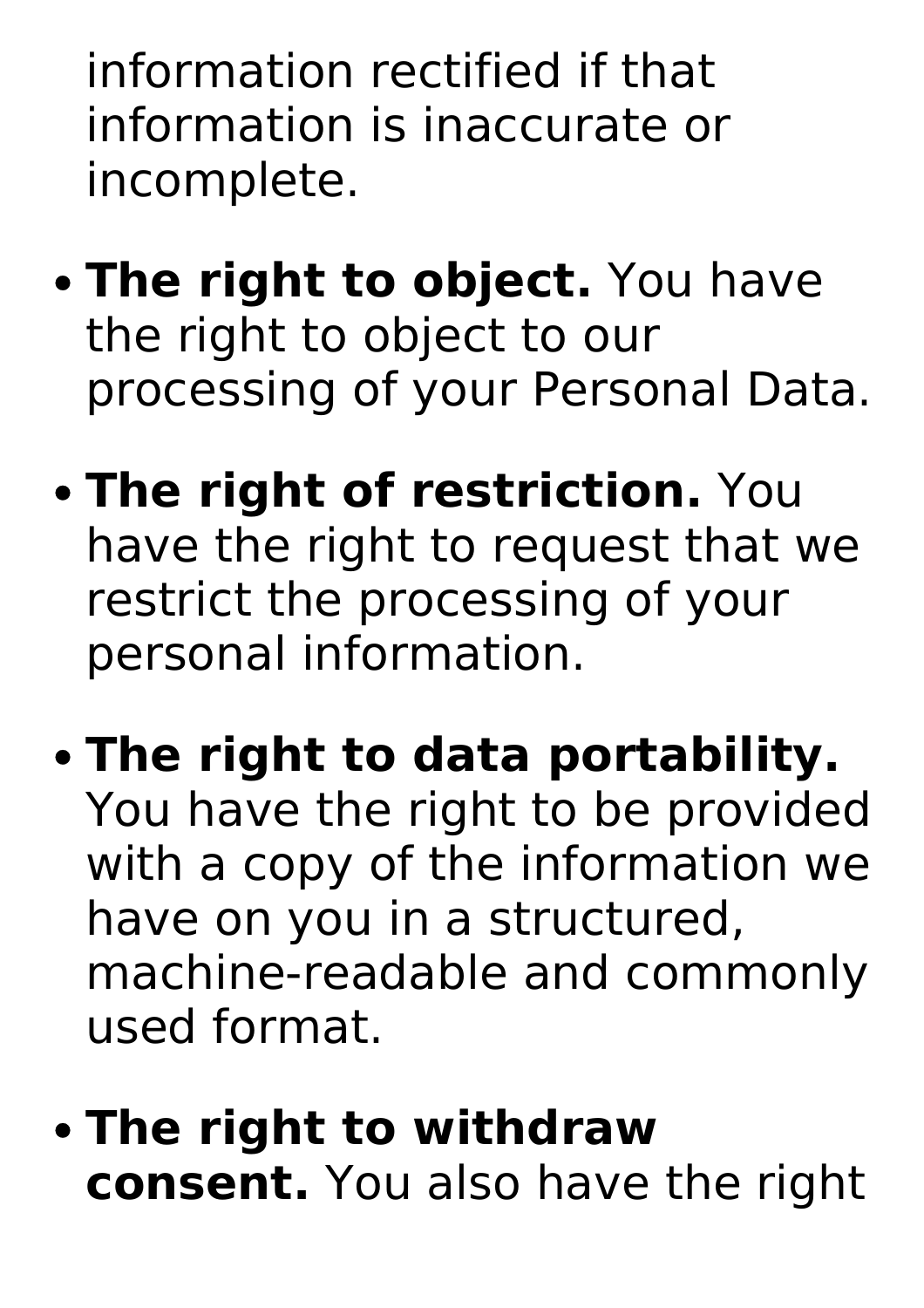to withdraw your consent at any time where Mindtastik relied on your consent to process your personal information.

Please note that we may ask you to verify your identity before responding to such requests.

You have the right to complain to a Data Protection Authority about our collection and use of your Personal Data. For more information, please contact your local data protection authority in the European Economic Area (EEA).

# **Service Providers**

We may employ third party companies and individuals to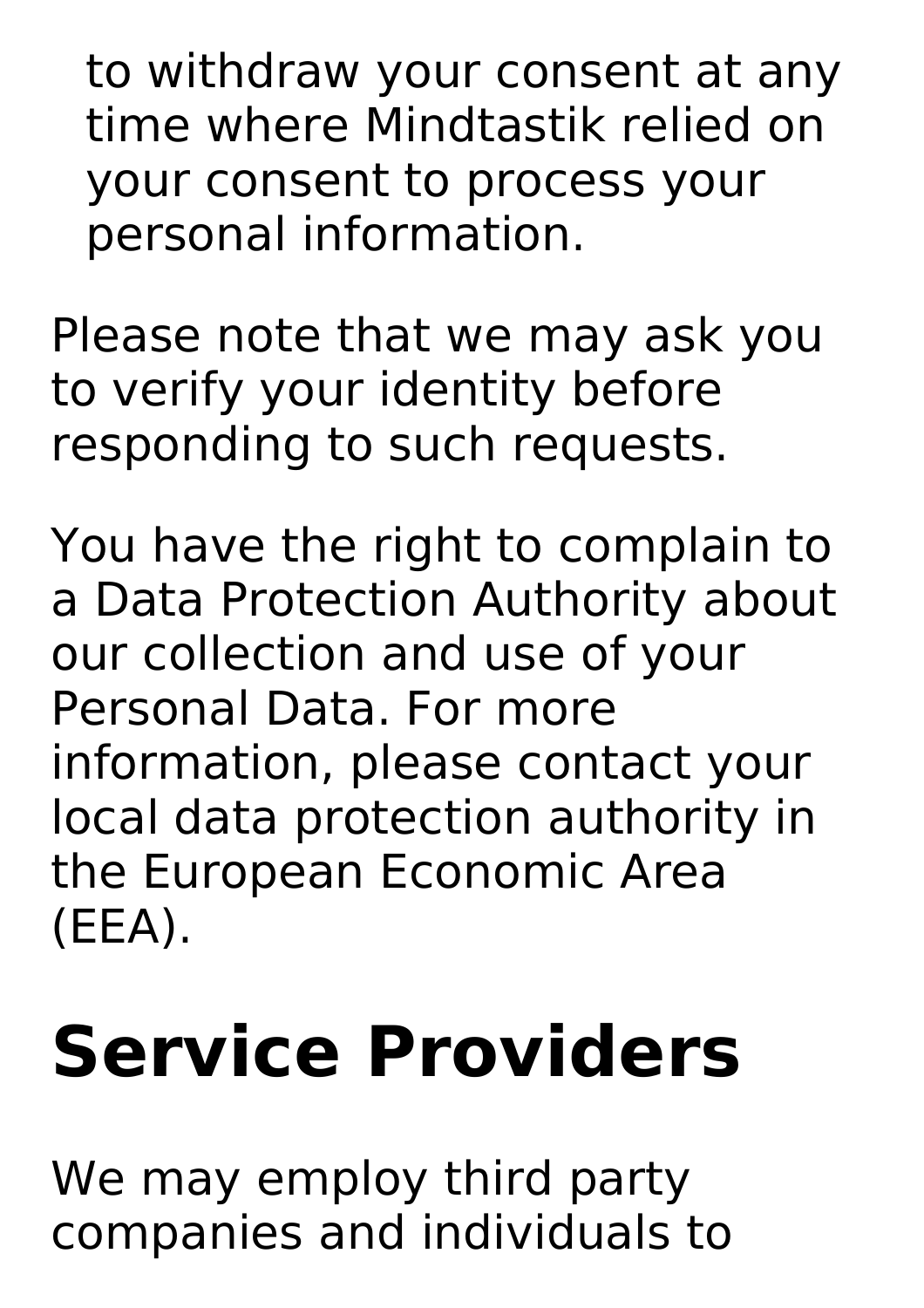facilitate our Service ("Service Providers"), provide the Service on our behalf, perform Service related services or assist us in analysing how our Service is used.

These third parties have access to your Personal Data only to perform these tasks on our behalf and are obligated not to disclose or use it for any other purpose.

### **Payments**

We may provide paid products and/or services within the Service. In that case, we use third-party services for payment processing (e.g. payment processors).

We will not store or collect your payment card details. That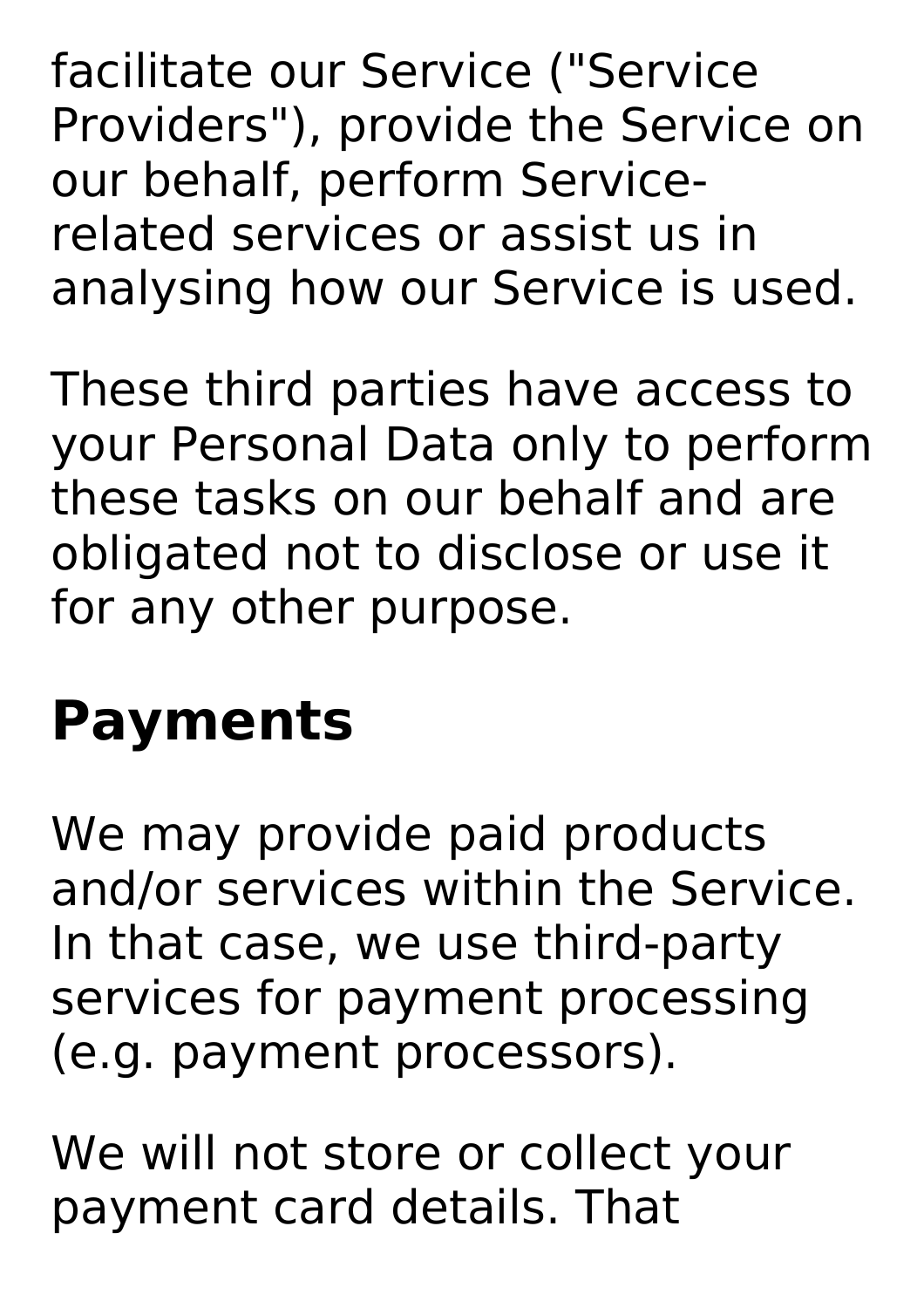information is provided directly to our third-party payment processors whose use of your personal information is governed by their Privacy Policy. These payment processors adhere to the standards set by PCI-DSS as managed by the PCI Security Standards Council, which is a joint effort of brands like Visa, MasterCard, American Express and Discover. PCI-DSS requirements help ensure the secure handling of payment information.

The payment processors we work with are:

#### **Apple Store In-App Payments**

Their Privacy Policy can be viewed at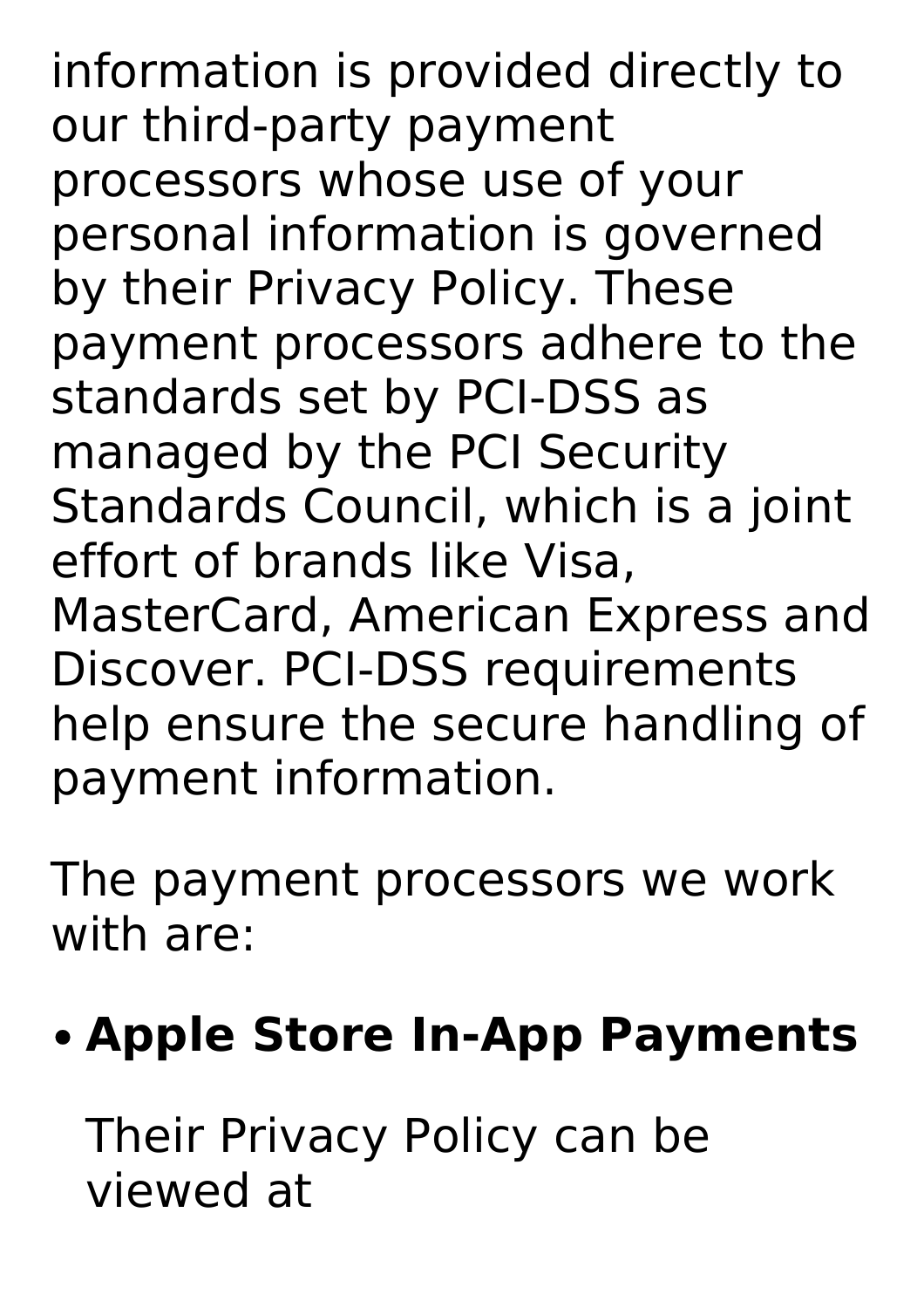https://www.apple.com/legal/priva ww/

# **Links to Other Sites**

Our Service may contain links to other sites that are not operated by us. If you click a third party link, you will be directed to that third party's site. We strongly advise you to review the Privacy Policy of every site you visit.

We have no control over and assume no responsibility for the content, privacy policies or practices of any third party sites or services.

# **Children's Privacy**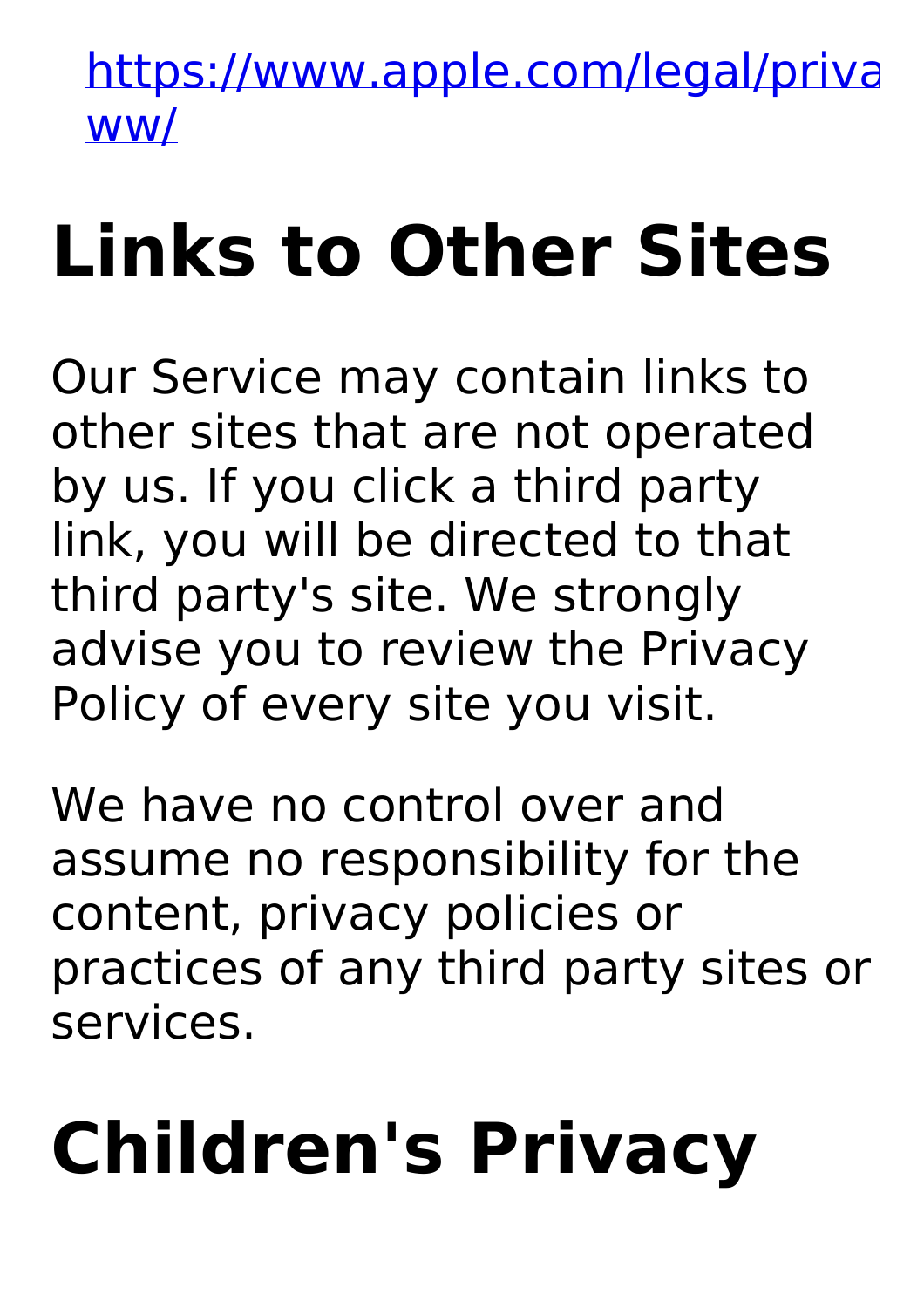Our Service does not address anyone under the age of 18 ("Children").

We do not knowingly collect personally identifiable information from anyone under the age of 18. If you are a parent or guardian and you are aware that your Child has provided us with Personal Data, please contact us. If we become aware that we have collected Personal Data from children without verification of parental consent, we take steps to remove that information from our servers.

# **Changes to This Privacy Policy**

We may update our Privacy Policy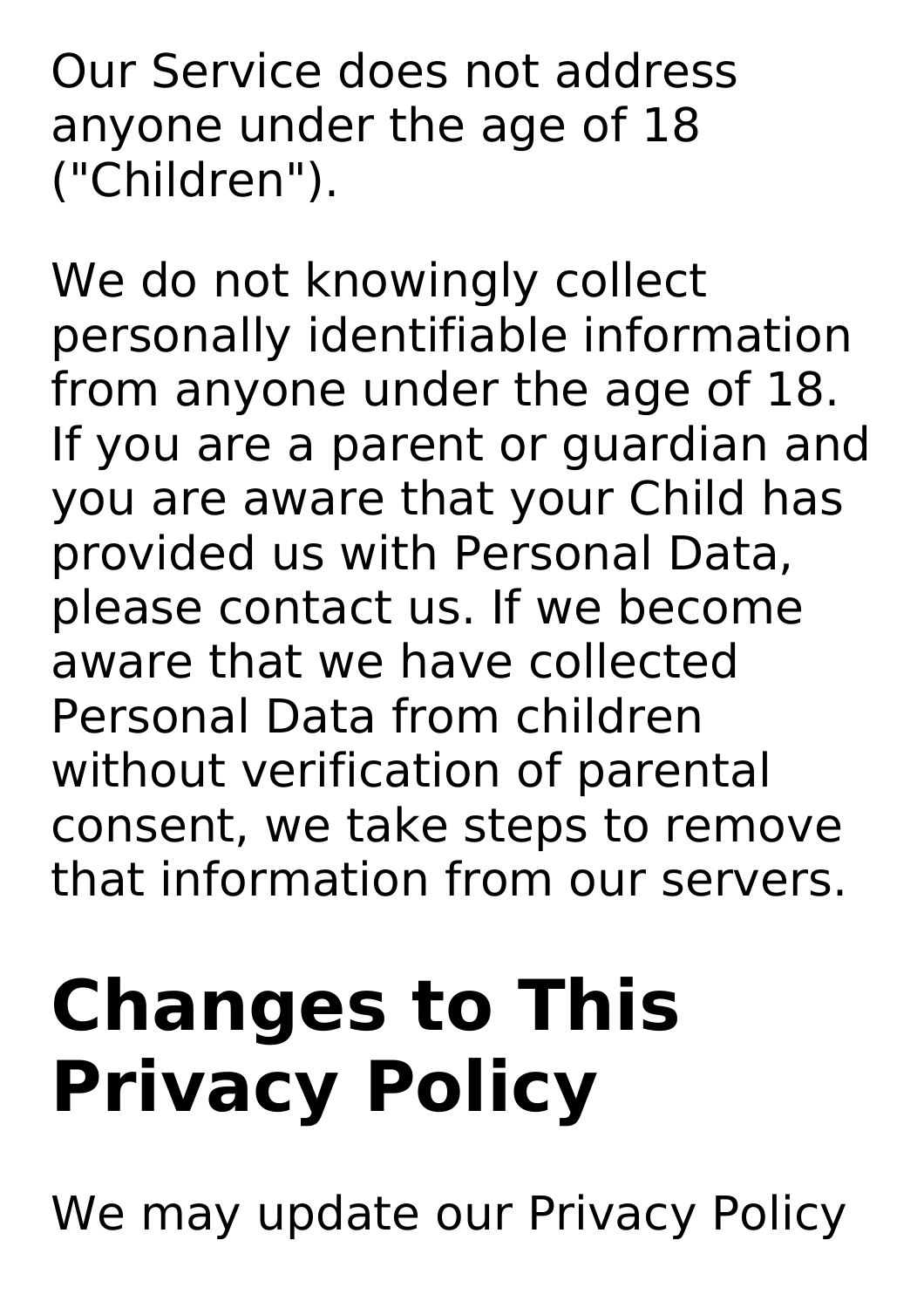from time to time. We will notify you of any changes by posting the new Privacy Policy on this page.

We will let you know via email and/or a prominent notice on our Service, prior to the change becoming effective and update the "effective date" at the top of this Privacy Policy.

You are advised to review this Privacy Policy periodically for any changes. Changes to this Privacy Policy are effective when they are posted on this page.

# **Contact Us**

If you have any questions about this Privacy Policy, please contact us: